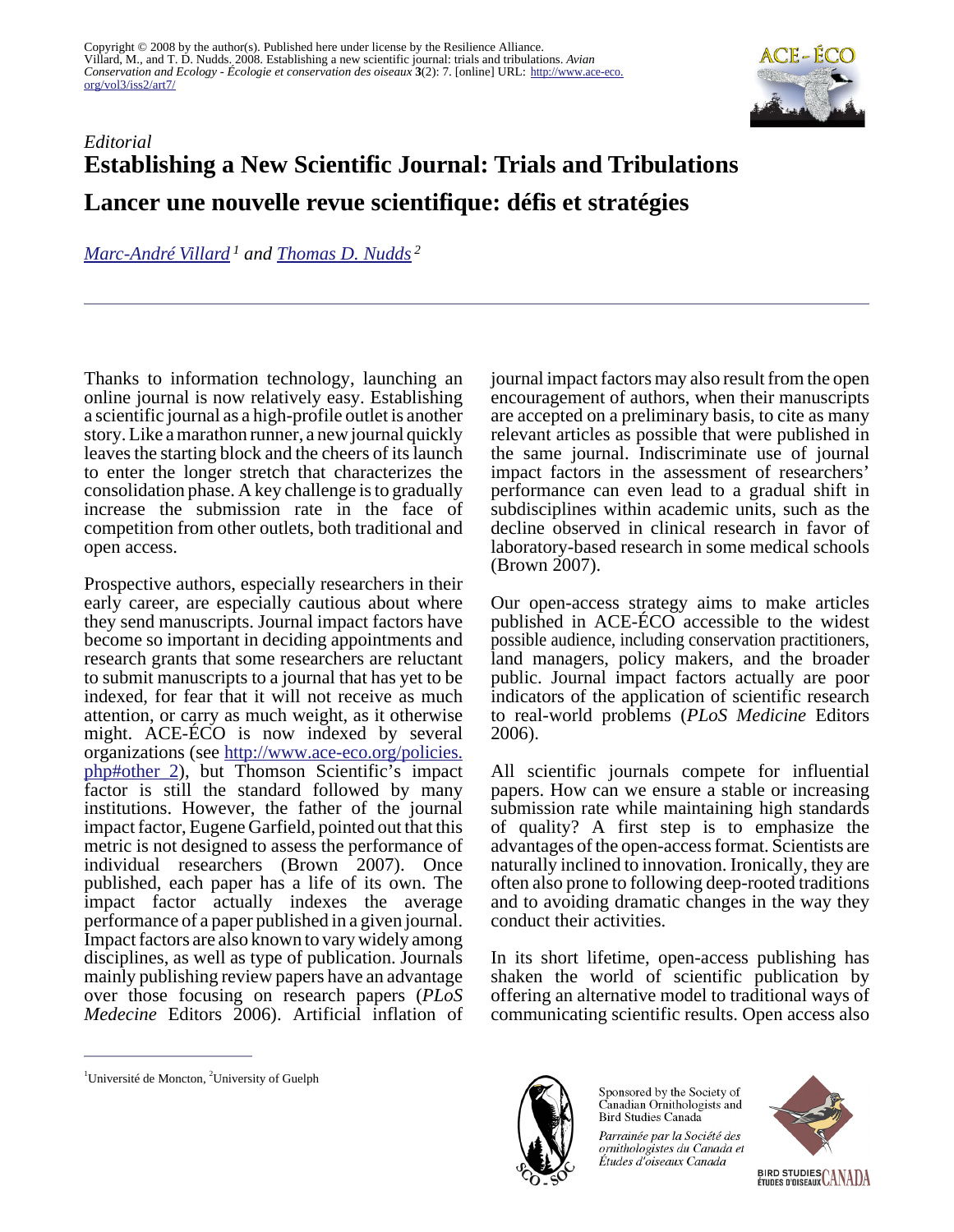makes full use of new technologies, allowing authors to illustrate their results using full-color figures, animations, or sound files without financial constraints.

Although this claim is controversial because some past analyses were plagued by a number of confounding factors, it has been suggested that unlimited free access also increases the citation rate of articles. An interesting solution to this problem is to monitor the bibliometric impact of a cohort of papers from a single journal whose papers are published either online or using the traditional mode. Using this approach, Eysenbach (2006) observed that, when controlling for various confounding factors, open-access articles were three times more likely to be cited than other articles 10–16 months after publication. The study further suggested that open-access publication resulted in more efficient knowledge dissemination than selfarchiving, i.e., online publication of traditional papers by the authors themselves. Eysenbach's analysis pertains to the citation of individual articles. However, as indicated earlier, a journal is only as good as the average quality of its articles. Submission rate certainly increases with the reputation of a journal, which in turn allows editors to choose among many submissions and increases the likelihood that they will find the gems they may be looking for. Until this status has been acquired, a journal must maintain high standards, at the risk of publishing fewer articles.

ACE-ECO chose a specific niche that would enable us to publish studies that simultaneously address issues of ecological importance and conservation relevance (Nudds and Villard 2005). This comes at the cost of a slightly reduced submission rate, but we are planning for the long term, and a fairly specialized niche has the advantage of giving the journal a characteristic "signature." Help us to develop this characteristic signature, and to disseminate the best conservation ecology science using birds as its focal taxon in an open-access format.

Grâce aux technologies de l'information, le lancement d'une revue scientifique en ligne est maintenant chose relativement facile. Faire de cette revue un meneur dans son domaine est une autre histoire. Telle une coureuse de marathons, une nouvelle revue quitte rapidement les blocs de départ et les festivités de son lancement et atteint bientôt

la phase plus difficile de la consolidation. Une étapeclé de cette phase consiste à augmenter graduellement le taux de soumission face à la compétition des autres revues, à la fois traditionnelles et en ligne.

Les auteurs potentiels, en particulier les chercheures et chercheurs en début de carrière, sont prudents dans leur choix de revues. Le facteur d'impact des revues est devenu si important dans l'attribution des postes et des subventions de recherche que certains chercheurs sont hésitants à soumettre leurs manuscrits à une revue qui n'est pas encore « indexée », de peur que leurs travaux ne reçoivent pas autant d'attention, ou n'aient pas autant d'impact qu'ils pourraient en avoir autrement. ACE-ÉCO est maintenant indexée par plusieurs organismes (voir [http://www.ace-eco.org/policies.p](http://www.ace-eco.org/policies.php#other_2) [hp#other\\_2\)](http://www.ace-eco.org/policies.php#other_2), mais le facteur d'impact de Thompson Scientific demeure le standard reconnu par plusieurs institutions. Cependant, le père du facteur d'impact des revues, Eugene Garfield, a fait remarquer que cet indice n'a pas été conçu pour évaluer la performance de chercheurs et chercheures individuels (Brown 2007). Une fois publié, chaque article suit sa propre trajectoire. Le facteur d'impact mesure en fait la performance moyenne d'un article publié dans une certaine revue. Il reflète également la discipline et est influencé par le type d'article publié. Par exemple, une publication qui contient principalement des revues de la littérature a l'avantage sur une autre qui publie surtout des articles de recherche originaux (*PLoS Medecine* Editors 2006). Une inflation artificielle du facteur d'impact de certaines revues peut aussi résulter de l'encouragement systématique transmis aux auteurs, au moment de la décision initiale sur un manuscrit, à citer le plus d'articles possible ayant été publiés dans la même revue. L'utilisation sans discernement des facteurs d'impact des revues dans l'évaluation de la performance des chercheures et chercheurs peut même causer un changement graduel des sous-disciplines composant les unités académiques, tel que le déclin de la recherche clinique qui a été observé dans certaines écoles de médecine en faveur des travaux de recherche effectués en laboratoire (Brown 2007).

Notre stratégie de libre accès en ligne vise à rendre les articles publiés dans ACE-ÉCO accessibles à l'auditoire le plus étendu possible, incluant les professionnels de la conservation, les gestionnaires de territoires, les législateurs et le grand public. Il s'avère que les facteurs d'impact des revues sont de